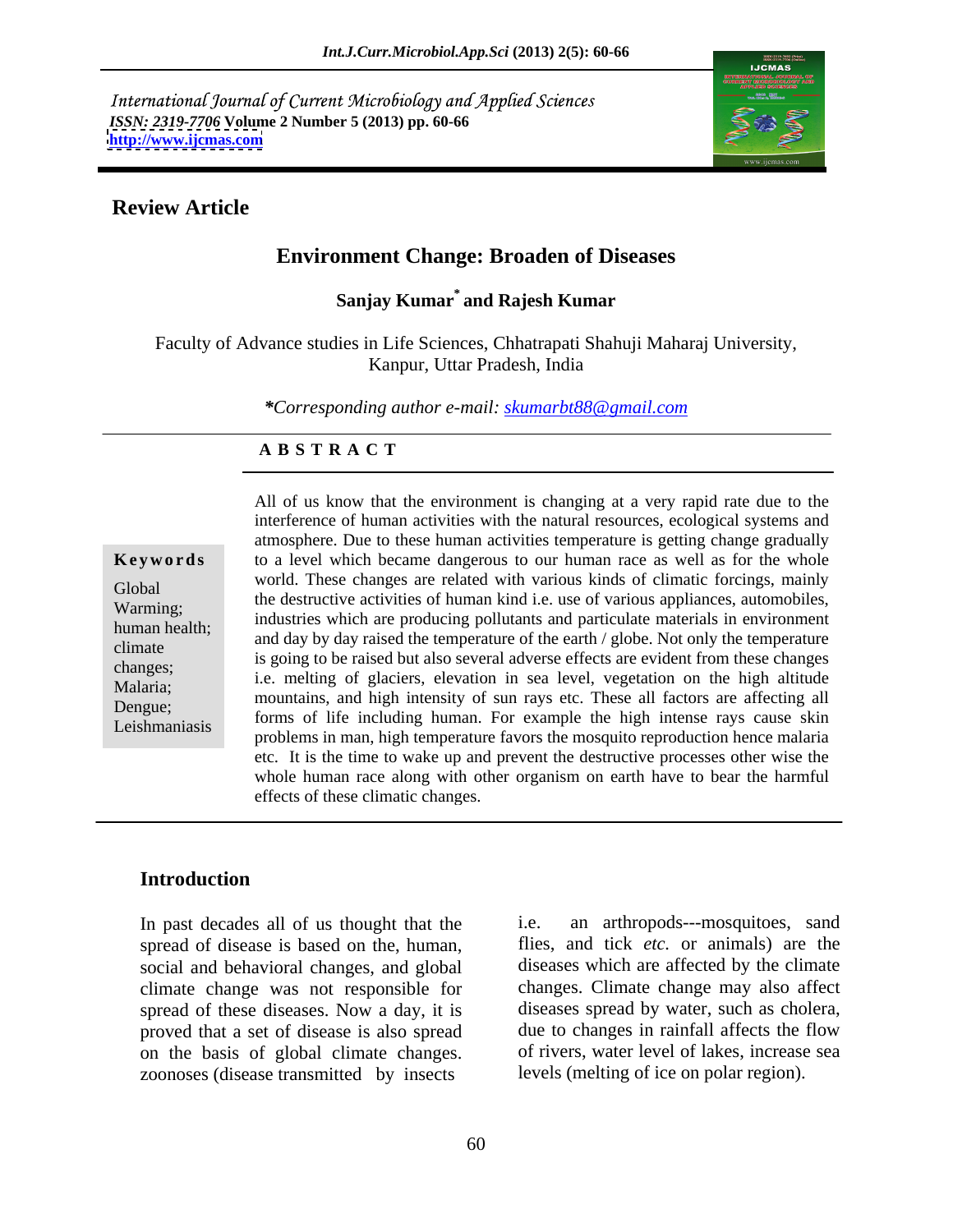Those infections which are spread by insects or animals, pathogen require a

and infectious diseases is based on the reservoir hosts and their ecosystems. probability of contact between humans and for public health programs both

## **Vector-Borne Infectious Diseases**

Vector-borne diseases are infections transmitted by the bite of infected Dengue is a human disease caused by arthropod species, such as mosquitoes, dengue virus. Dengue virus has 4 ticks, triatomine bugs, sandflies, and blackflies. Arthropod vectors are cold blooded (ectothermic) and thus especially Flaviviridae. Dengue fever is a common sensitive to climatic factors. Weather affliction throughout the tropics, condition affects survival and reproduction characterized by fever, rash, muscle and rates of vectors, habitat suitability, distribution and abundance throughout the year. However, climate is one of the many is followed by complete recovery. Dengue factors influencing vector distribution, hemorrhagic fever is a severe form found such as habitat destruction, land use, usually in children and most commonly in pesticide application, and host density. Temperature and rainfall is a major source of infection, so it highly influences the viruses are transmitted by *Ae. Aegypti* (a abundance and distribution of insect mosquito). When mosquito sucks the vectors and animals. Global climate blood of infected human, virus gets enters change is also affect the geographic distribution of animals and insects and gland to increase the number for further could expand transmission of infectious transmission. The incubation period of the diseases carried by insect and other animal

vector and reservoir for spreading disease disease from one place to another. in particular host. Extreme events, such as flooding and **Global climate change and the spread of** populations from one geographical area to **disease** other geographical area. For a vector- **Infectious Disease** conditions must support a complex Change in Climate influences the animals, insects and human activities. transmission, frequency, types, and Climate-related migrations could also harshness of infectious diseases in contribute to the dissemination of humans. The interaction between climate previously localized diseases. Several impact of climate on the pathogen (such as increasing rapidly in recent years, bacteria and viruses), human host, vectors, including some that were previously Climate change can increase the dengue fever and malaria. Strong support infectious organisms. domestically and internationally would vectors. Geographic distribution of vectors due to change in climate also spread the hurricanes lead to displacement of borne disease to persist in an area, climatic interaction that may involve plants, contribute to the dissemination of vector-borne diseases have been considered to be under control, such as for public health programs both help to reduce this risk.

# **Dengue**

serotypes (DEN-1, DEN-2, DEN-3 and DEN-4) and belongs to the family affliction throughout the tropics, joint pains, and severe prostration especially in adults, but usually the disease hemorrhagic fever is a severe form found Asia. It is complicated by hemorrhage, shock and sometimes death. Dengue in its GI Tract and replicates in its salivary pathogen in the mosquito is shorter if the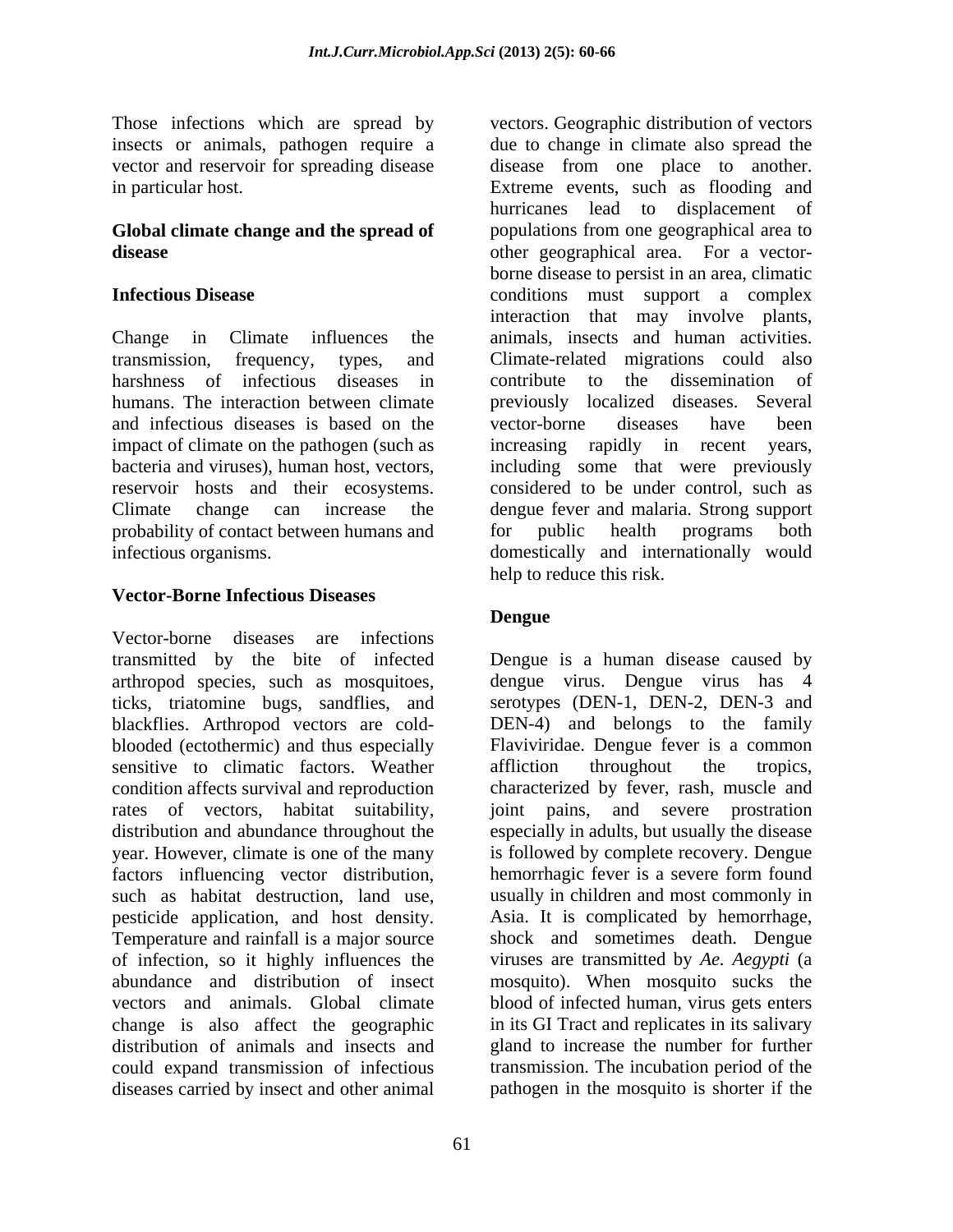ambient temperature is warmer. The most *human beings*. The life cycle of pathogen frequent vector of this disease is *A.aegypti*, is susceptible to environmental change, that is domesticated and breeds in and especially in water-associated stages. The around human dwellings; in flower pots, infective stage of pathogen is cercariae water storage jars, cisterns, metal cans, (larvae) in human, which emerge from discarded tires, and any other fresh water infected snails into water. These larvae containers that people leave standing. *Ae.*  gets penetrate in the intact human skin, *aegypti* does not stand freezing weather, and migrate through the tissues to find thus, it is limited to tropical and target sites in the human host. In target subtropical regions. Dengue is the most sites, they became mature into adult important arboviral human disease, however, mainly due to nearly universal deposits eggs in the venous systems of the use of piped water. Dengue is frequently introduced into Europe by travelers returning from dengue-endemic countries but no local transmission has been miracidia (larvae) that swim to find and reported since it would also depend on the enter a snail host. In the snail, the parasite reintroduction of its principal vector, the undergoes two generations of sporocysts mosquito *Ae. aegypti* (also the yellow fever mosquito) which is adapted to urban populations of snail are dependent on environments. temperature, water, and water currents.

This serious parasitic disease caused by snails are died when removed from water, three major species trematodes (i.e *Schistosoma mansoni*, S. *haematobium*, and S. *japonicum*.). At acute phase infected patient suffers from weakness,

(larvae) in human, which emerge from worms, and reproduce. The female bladder or liver of host. The eggs migrate to the ureters or intestines, are excreted in urine or feces, and hatch in the water as and emerges as the cercariae. The

Global warming affects the spread of this The ecological conditions needed by snails disease because temperature favors the for survival have been changed due to the growth of vector .The warming at night is climatic warming. The snail vector of S. especially favorable to *Ae. aegypti* because *mansoni* had an optimum temperature of it is the extreme temperature for its  $25^{\circ}$  to  $28^{\circ}$ C and lived at  $7^{\circ}$ C for several activity and low temperature, which days; but at 42ºC they became died after 2 occurs at night, that is most harmful to the hours. The emerge of cercarie (larvae) is mosquito, thus for their activity. also based on the temp. Below 13ºC and above 41ºC shedding become ceases. Few snails are died when removed from water, but few survived in the region of high humidity.

skin rashes, fever, abdominal pain,. While contrast, survived dessication for several chronic phase develops urinary tract, liver, weeks, and died at temperatures above lung, or intestinal disease, according to the 30ºC and below 0 to -5ºC. The optimum species of schistosome, and patients may temperature of snail reproduction was leads to death after several years, usually 26ºC. These studies established that by urinary tract obstruction, carcinoma of ambient temperature is an important the bladder, portal or pulmonary limiting factor of the survival of snails and hypertension, or some other complication. of the shedding of cercariae. These snails The life cycle of the parasite is digenetic are hermaphrodite in nature and after selfand completes in two host : *snail, and* fertilization, they increase in number, onceThe snail, which transmits S. *japonicum* in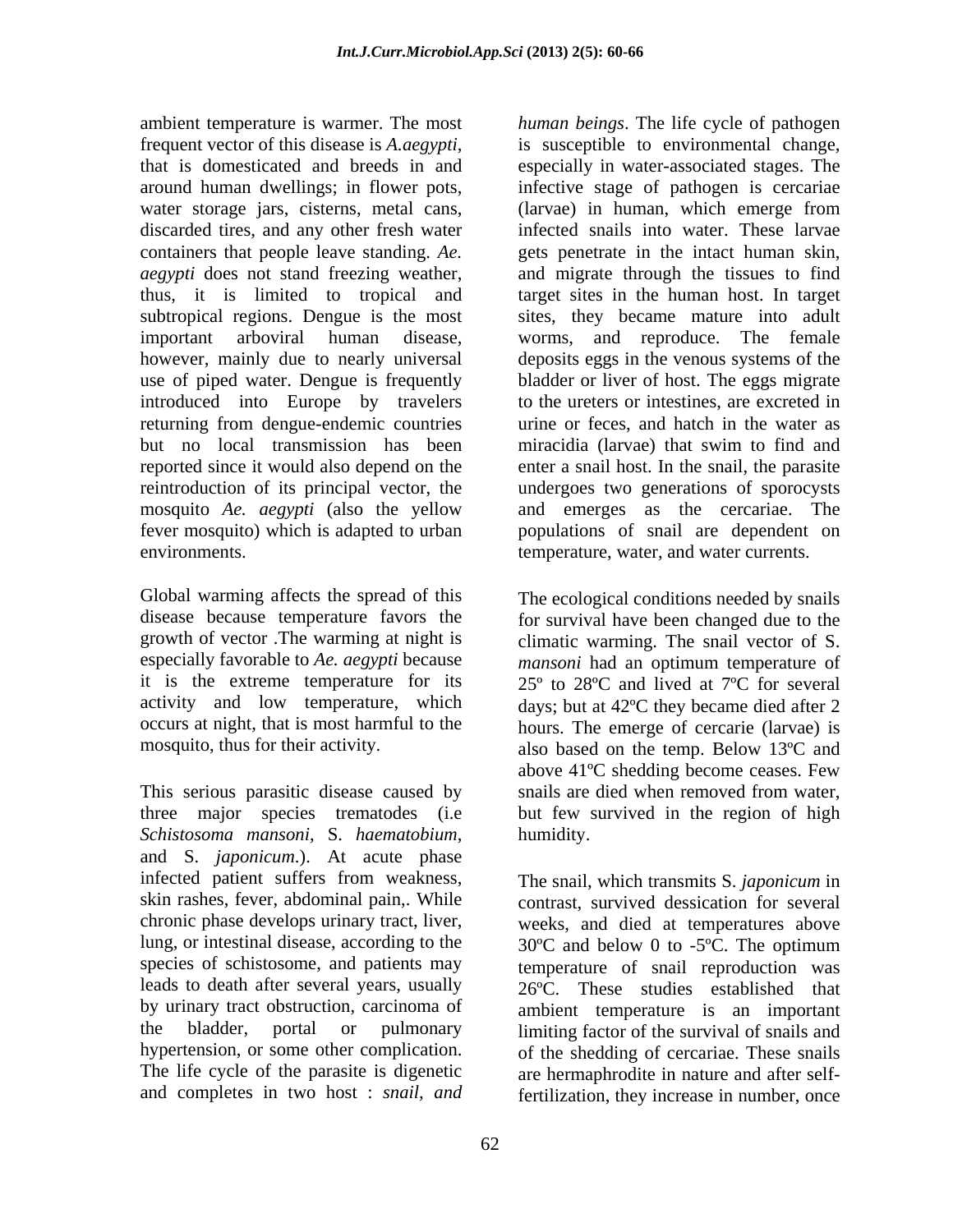transported form one geographical region to another through a normal water flow or flooding. As the global climate changes water level which spread the snail warming also favors the growth of snails broliferation of other aquatic

Temperature and humidity plays an important role in survival of sand flies which is the vector of Visceral both to water temperature and to nutrients *Leishmaniasis*. Sand fly (*Phlebotomus argentipus*) passes cold temperatures in diapauses situtaions (over wintering), which is initiated by a combination of low temperature and reduced daylight and can last 4 to 8 months depending on location. Change in temperature also affects the activity and growth of parasites physicochemical environment. Climatic (*Leishmania donovani*). The worldwide distribution of sand flies is considered to contributing to the selection and be confined to areas that have at least one month with a mean temperature of 20°C. Sand flies are sensitive to sudden temperature changes and usually prefer those regions where small differences Stress maximum and minimum temperatures are

Sand fly survival can be reduced if the climate gets too hot and dry, even though the flies may rest in cold, humid places during the daytime. Few species of sand<br>
In fact, Heat-related mortality may prove<br>
fly live in tree holes and trunks, to be the largest direct health threat from fly live in tree holes and trunks. Peridomestic species rest on walls and, at hot times of the day, retreat into cracks and crevices. Poroton stone buildings provide favourable condition for sand fly growth because they store humidity during night and evaporate during day.

### **Non-Vector-Borne Infectious Diseases**

the glaciers are melting, and increase the cholera, dysentery, diarrhea and other food population and transmitted disease. Global to change in water temperatures and due to increase atmospheric temperature. microorganisms. Cholera epidemics are Visceral Leishmaniasis and the second three contracts where the choicid The causal organism of diseases such as & water borne diseases, are flourishes due proliferation of other aquatic typically associated with sea coasts and rivers, for instance, where the cholera causal organism, (*Vibrio cholerae)* survives by sheltering under the mucous coating of tiny invertebrates called copepods. These hosts, in turn, respond (fertilizer, wastewater) in stream runoff. Higher temperatures contribute to faster reproduction by disease organisms. Rates of genetic mutation also increase in times of stress. Furthermore, disease-causing organisms are remarkably resilient and can respond rapidly to changes in the and other environmental changes contributing to the selection emergence of genetic strains that are resistant to drugs and other controls.

### **Direct Effects on Human Health** - **Heat Stress**

slightly differ. The same set of the set of the set of the set of the set of the set of the set of the set of the set of the set of the set of the set of the set of the set of the set of the set of the set of the set of th the heat waves in the regions. This would cause an increase in illness and death, particularly among the young, the elderly, the fragile, especially in large urban areas. In fact, Heat-related mortality may prove to be the largest direct health threat from global climate change. The deaths of 726 people that were attributed to a heatwave in Chicago in the summer of 1995 may be an extreme example. People in midlatitude cities might also acclimatize to air conditions.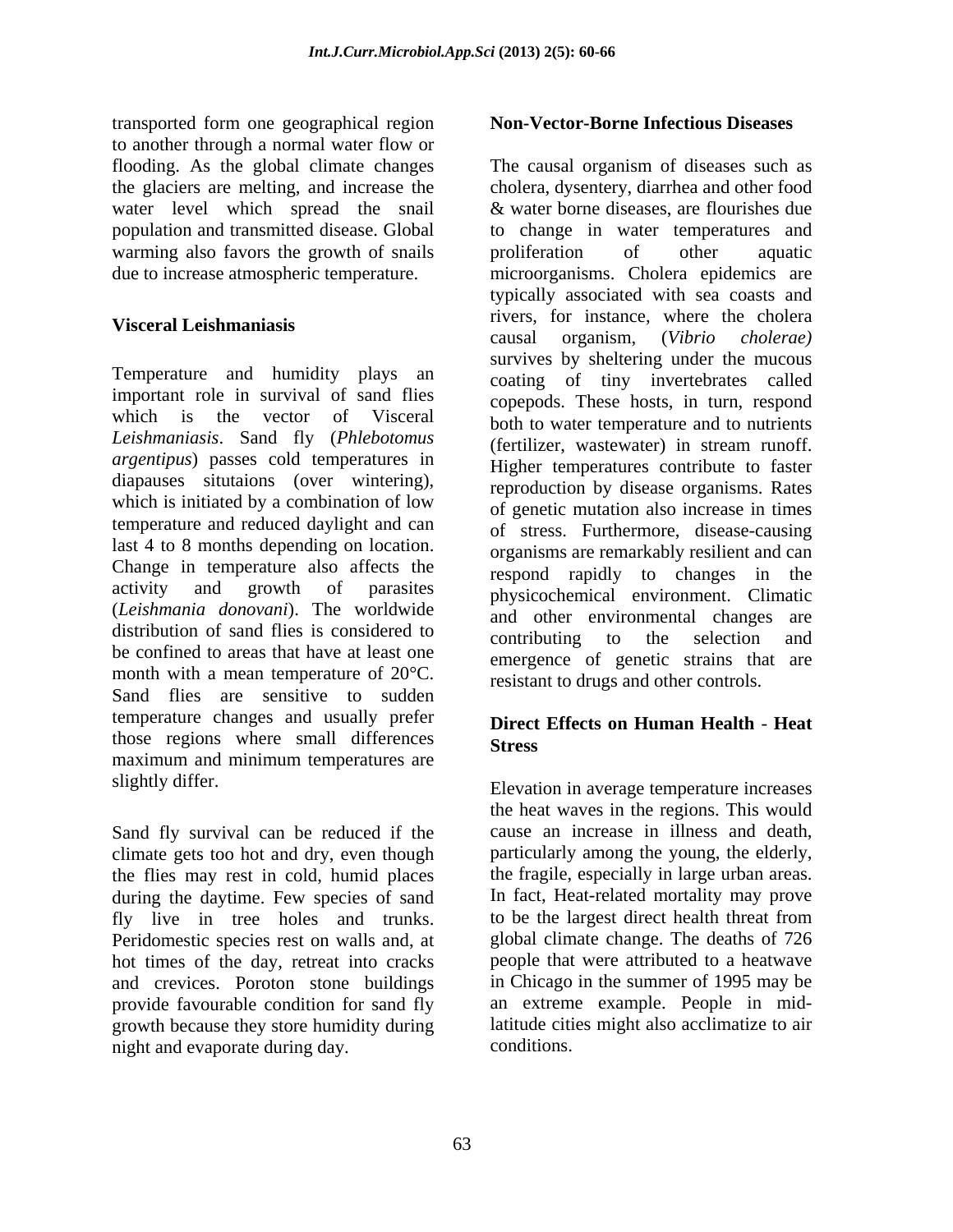25 percent of heat-related mortality and also emits green house gases. In addition,

Global climate changes also affect the effects of air pollution on a global scale productivity of agriculture, live stocks and could be staggering. Higher temperatures fisheries. In various geographical areas, global climate change may lead to droughts, flooding, and the appearance of new plant diseases. Over 800 million people are chronically undernourished today, particularly in the developing world, and malnutrition is an underlying vulnerability of these populations to weather events, such as droughts, floods, endemic diseases and epidemics. and exclones. These events could increase

drinking water, and even more are without infrastructure (reservoirs, pipelines, and flooding each year in areas like canals) and water management institutions exist. Increasing populations dependent on of sediment and pollutants.

materials in the environment particularly sea to a limit of danger. In the same way,

The air conditioner can mitigate perhaps in urban areas, and these particulates are summer mortality increases might be fuels and wood smoke and change the partially offset by declines in winter climate. In the future, as global increases mortality. in energy production lead to higher levels **Effects on Human Health Food Production and Nutritional Health** accelerate the reactions that produce ozone causing serious health troubles. Fine particulates are also released from fossils of particulates, and increases in temperature and ultraviolet radiation and other secondary pollutants, the health and humidity may also lead to higher concentrations of plant pollen and fungal spores that cause allergic disorders such as asthma and hay fever.

### **Weather Disasters and Rising Sea Level**

cause of childhood mortality. Population Long-term climate change over the entire growth, malnutrition may increase the planet may result in an increase in extreme **Fresh Water Quality and Quantity** incidence of infectious diseases and Due to climatic changes about 1 billion indirect effects through food shortages and people lack access to clean and abundant the proliferation of disease vectors. A 40 adequate sanitation. Adjustments to water approximately double the number of shortages can be managed where physical people who are currently exposed to limited sources served by isolated systems Egypt, and to the destruction of food are at more risk. Landscapes may erode or supplies. Rising sea level also increases stabilize as precipitation alters vegetative the vulnerability of costal cities, low-lying cover, thus affecting runoff and transport areas, and small islands to damage during weather events, such as droughts, floods,<br>and cyclones. These events could increase the number of deaths and injuries and the psychological disorders, as well as causing centimeter rise in sea level would flooding each year in areas Bangladesh. It could also contribute to the loss of coastal and delta farmland, as in storms.

**Air Pollution and Allergens** The increase in global temperature has Various industrial processes are involves animals, plants and other living organisms. in the production of green house gases and It has raised the melting of glaciers / ice on also emit a large number of particulate mountains and thus elevating the level of direct impact on the various resources,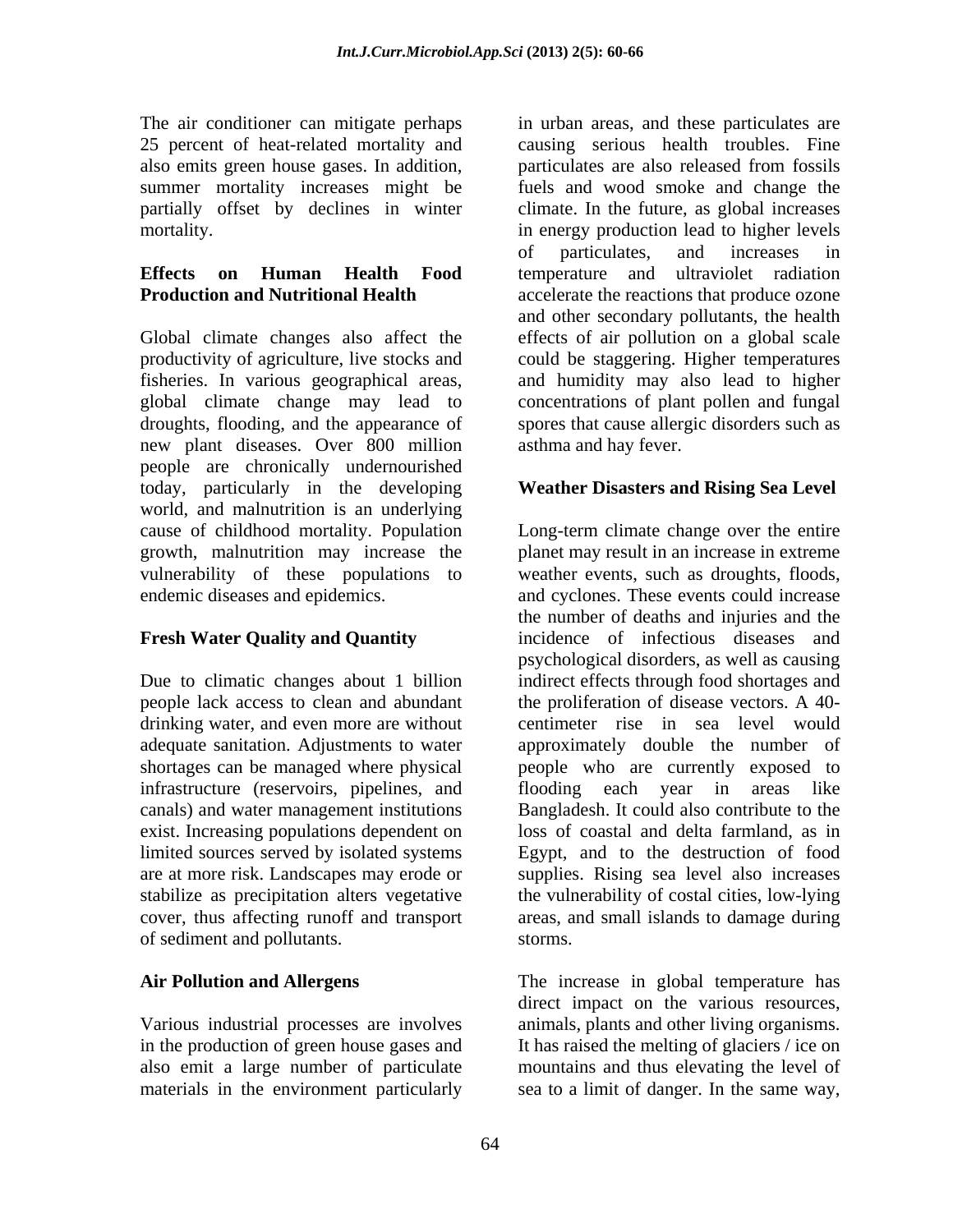high temperature have also affected the Loevinsohn, M.E., 1994. Climatic human health and increased the spread and warming and increased malaria prevalence of various diseases globally. For example; the higher temperatures have  $714-718$ . increased the level of dead / decomposed Martens, W.J.M., 1995. Modelling the organic matter (humus), which is required for the growth, development and Prevalence of Schistosomiasis. reproduction of lower organisms that GLOBE Report Series No. 10 RIVM causes the disease i.e. sand flies, house Report No.461502010. Bithoven: flies, mosquito etc. Thus higher the temperature more is the organic matter and higher will the prevalence of the diseases. Martens, W.J.M., L.W. Niessen and The rise in the temperature has also affected the non vector born disease due to contamination in various resources i.e. Environ. Health. Perspect. 103: 458 cholera etc. thus higher temperature 464. contribute in the faster reproduction of the Martens, W.J.M., T.H. Jetten and Rotmans disease causing organism and thus the diseases. Borne Diseases: a Global Modelling

- Bouma, M.J., H.E. Sondorp and van der Kaay, J.H. 1994. Health and Climate
- Bradley, D. J., 1993. Human tropical diseases in a changing environment. In 175. New York: John Wiley and Sons.
- Carcavallo, R.U. 1994. Global Climate Change in the Distribution of Some Pathogenic Complexes. Entomologia.
- Lederberg, J., R.E. Shope, Oaks, Jr. SC, 1992. Emerging Infections: Microbial Threats to Health in the United States. Washington D.C.: National Academy
- Levins, R., T. Awerbuch and Brinkman, U. The Emergence of New Diseases
- Loevinsohn, M.E., 1994. Climatic warming and increased malaria incidence in Rwanda. Lancet. 343: 714-718.
- Effect of Global Warming on the Prevalence of Schistosomiasis. GLOBE Report Series No.10 RIVM Report No.461502010, Bithoven: Global Dynamics and Sustainable
- Development Programme. Martens, W.J.M., L.W. Niessen and Rotmans, J. 1995. Potential impact of global climate change on malaria risk. 464.
- J. 1995. Climate Change and Vector- Perspective. Global .Environ. Change. 5: 195-209.
- **References** Martin, P.H., and Lefebvre, M.G.1995. Malaria and Climate: Sensitivity of Malaria Potential Transmission to Climate. Ambio. 24: 200-207.
	- Change. Lancet. 343: 302. McMichael, A.J., M. Ando and Carcavallo Environmental change and human all assessment Report. Geneva: World<br>health CIBA Foundation Symposium Meterological Organisation/United health, CIBA Foundation Symposium R. 1995. Human Population Health. In IPCC Working Group II Second Assessment Report. Geneva: World Meterological Organisation/United Nations Environment Programme.
- pp. 146-170 MCMIchael, A.J., and M.Y. Beers. 1994. Burgos, J.J., S.I. Curto de Casas and Climate Change and Human McMichael, A.J.,and M.Y. Beers. 1994. Climate Change and Human Population Health: Global and South Australian Perspectives. Trans. Royal. Society. South Aust. 118: 91-98. ;
	- Vector. 1: 69-82. Monath, T.P., 1993. Arthropod-Borne Viruses. In Morse, S.S, editor. Emerging Viruses. New York: Oxford University Press. 138-148.
	- Press. Morse, S.S., 1995. Factors in the Emerg. Infect. Dis. 1: 7-15.